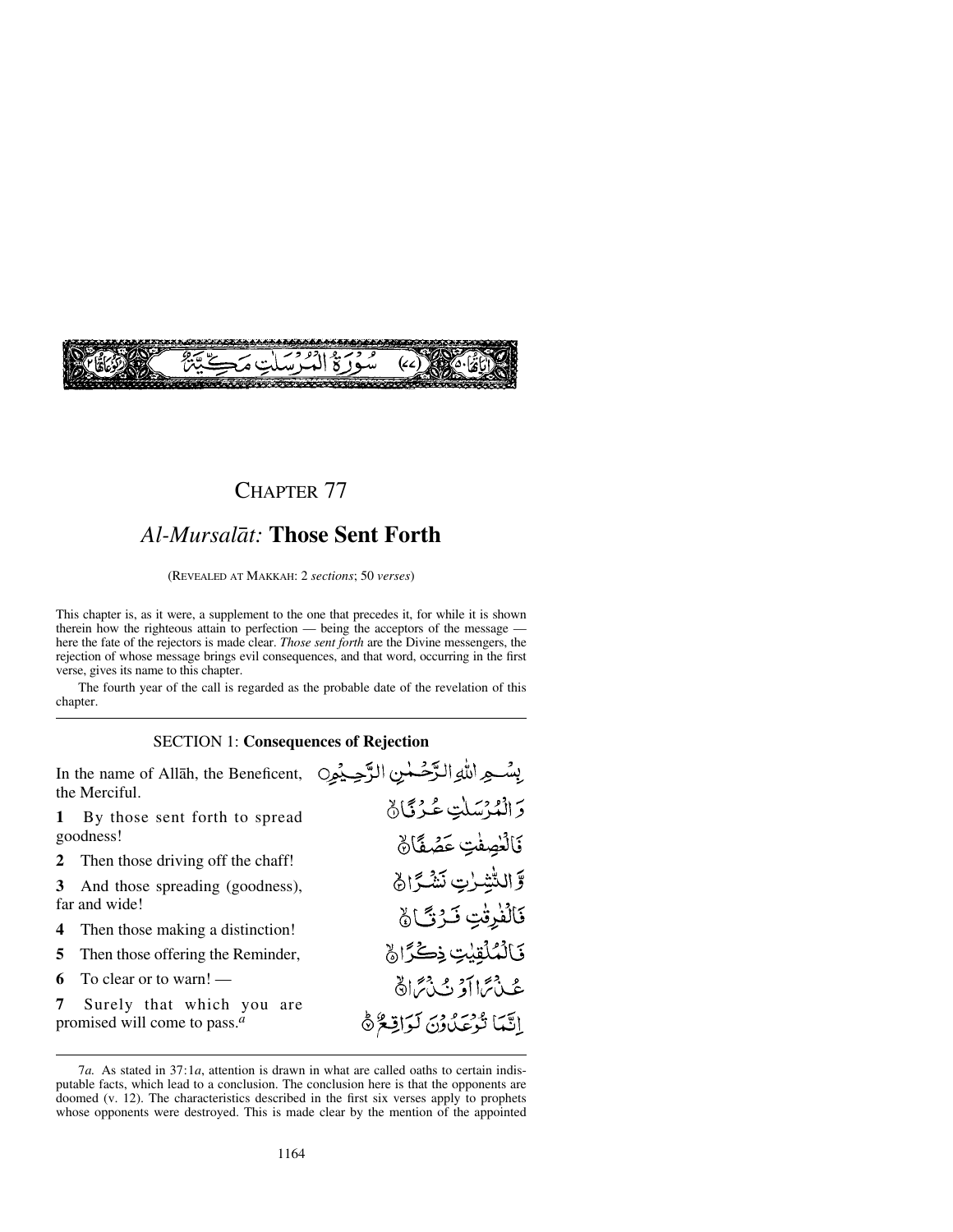**8** So when the stars are made to disappear,

**9** And when the heaven is rent asunder,

**10** And when the mountains are carried away as dust,*<sup>a</sup>*

**11** And when the messengers are made to reach their appointed time,

**12** To what day is the doom fixed?

**13** To the day of Decision.

**14** And what will make thee comprehend what the day of Decision is?

**15** Woe on that day to the rejectors!

**16** Did We not destroy the former generations?

**17** Then We followed them up with later ones.

**18** Thus do We deal with the guilty.

**19** Woe on that day to the rejectors!*<sup>a</sup>*

فَأَذَاالِدُّجُوْمُ طُبِسَتُ ۞ دَ إِذَا السَّيِّبَاءُ فُبِيِجَتْ ﴾ وَ إِذَا الْجِبَالُ نُسِفَتْ ﴾ وَإِذَا الدُّسُلُ أَقِّنَتَ هُ لِأَبِيِّ يَؤْمٍ أَجِّلَتْ ﴾ لِيَوْمِ الْفَصَلِ ﴾ وَ مَأَ آدْيُرْبِكَ مَأْ يَؤْمُرِ الْفَصْلِ ﴾ وَيۡـُلُّ يَّوۡمَيۡنِ لِّلۡمُڪَنِّبِيۡنَ ۞ آلَ نُهُلِكِ الْأَوَّلِينَ مُ نُمَّ نُنْبِعُهُمُ الْأَخِرِيْنَ كَنْبِلِكَ نَقْعَلُ بِالْمُجْرِمِينَ @ رُوْلُ يَوْمَيِنِ لِّلْمُكَ بِّابِيْنَ ۞

time of the messengers in v. 11, by which, of course, is meant the appointed time of the destruction of the enemies of Truth. They are told to consider how Truth was spread by former prophets. In the first verse they are spoken of as being sent with *'urf* or *ma* 'rūf<sup>*f*</sup>, i.e., *goodness*; in the second, as *driving off the chaff* of falsehood before them; in the third, as scattering the seed of goodness far and wide or giving life to dead earth; in the fourth, as ultimately bringing about a distinction (*farq* or *furqån*) between truth and falsehood, and they give the Reminder that one party may be cleared and the other warned. These considerations about the former prophets should lead the opponents to the certain conclusion that the same Divine law was working in the case of the Holy Prophet, and their doom was also certain.

10*a.* The disappearance of the stars (v. 8) was a sign for the Arabs of the befalling of a calamity (53:1*a*); the rending asunder of the heaven (v. 9) indicated the same, because the heaven was considered a protection. Compare 21:32: *And We have made the heaven a guarded canopy*; see 73:18*a*. The passing away of the mountains signified the disappearance from among them of their great men, whose protection they sought in time of distress. All these things, as the next verse shows, would be brought about when came the appointed time of the messengers, i.e., the time of the destruction of their opponents.

19*a.* Note the clear words of this and the three previous verses. The former generations were destroyed because of their wickedness and others were brought up in their place; such will always be the fate of the guilty — the day of their doom is the day of Decision. A complete manifestation of that day is, however, reserved for the Hereafter.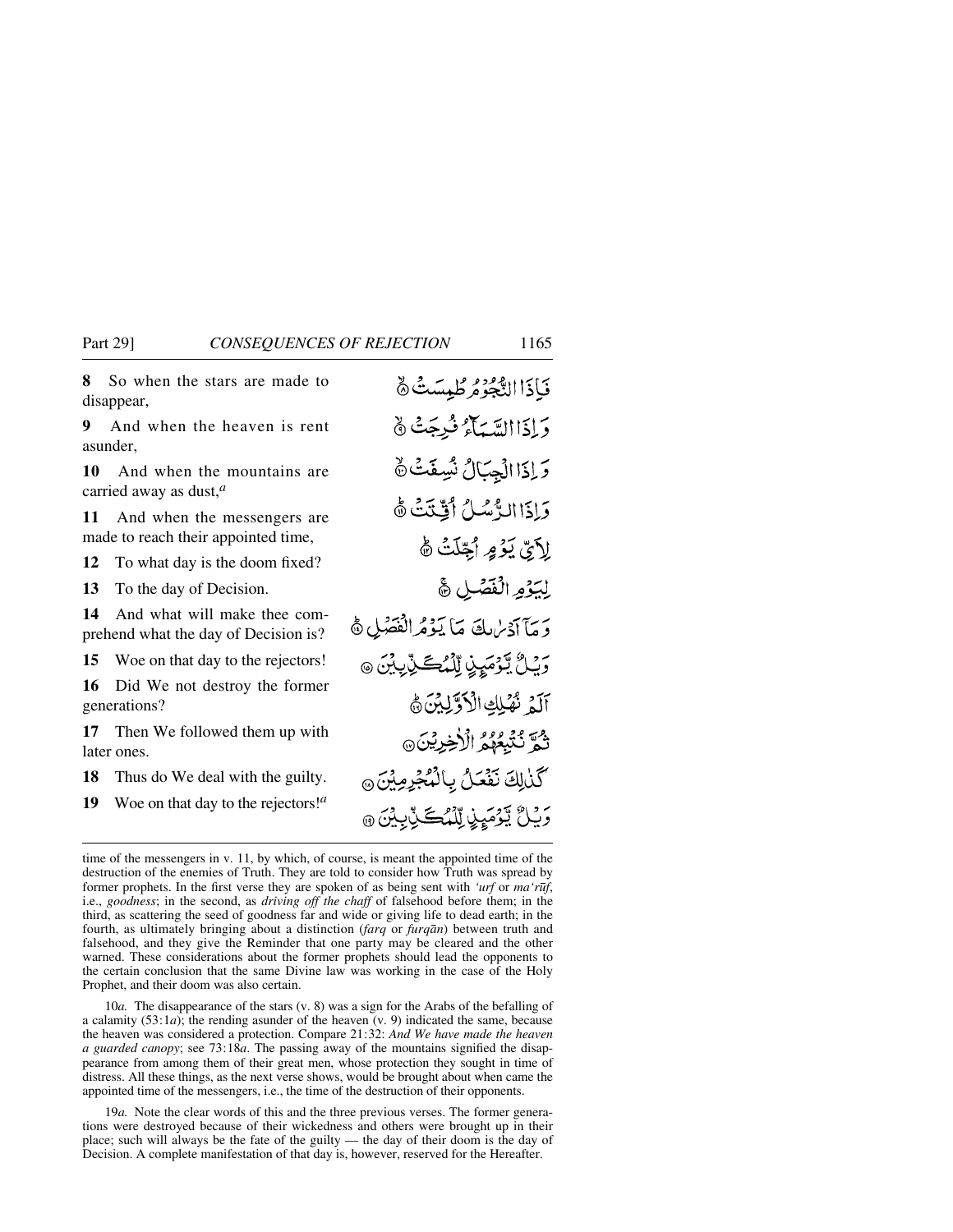**20** Did We not create you from ordinary water?

**21** Then We placed it in a secure resting-place,

**22** Till an appointed term,

**23** So We determined — how well are We at determining!

**24** Woe on that day to the rejectors!

**25** Have We not made the earth draw to itself

**26** The living and the dead,*<sup>a</sup>*

**27** And made therein lofty mountains, and given you to drink of sweet water?

**28** Woe on that day to the rejectors!

**29** Walk on to that which you called a lie.

**30** Walk on to the shadow, having three branches,*<sup>a</sup>*

**31** Neither cool, nor availing against the flame.

**32** It sends up sparks like palaces,

**33** As if they were tawny camels.*<sup>a</sup>*

**34** Woe on that day to the rejectors!

ٱلۡمَرۡنَخۡلَقۡكُمۡۡرَّمِّنۡ مَّآۡءٍ مِّهِ بِّنِ ڽ فَجَعَلْنُهُ فِي قَـٰرَامِ، مَّكِيِّن ۞ اِلٰى قَيَايَ مَّعْلُوْمٍ ﴾ فَقَلَاسْنَاً تَخْفِعَهِ الْقَيْدِينَ@ رَيْنَ يَّوْمَيِّنِ لِّكْمُكَنِّ بِكِينَ @ أَلَمْ نَجْعَلِ الْأَنْرَضَ كِفَاتًا ﴾ آخيآءَ وَ آمُيَ اِيَّادُ وَّجَعَلْنَا فِيهَا رَوَاسِيَ شَيِخْتٍ وَّ أَسْقَنْنَكُمْ مَّآَجَ فَ آتَاهُ *ۄؘ*ؽڷۢؾٷڡؘؠٟڹۣٚٳڷۣڵؠٛٛػػڷۣڔؚؽ۬ڽؘؗ۞ اِنْطَيْقُوْٓ) إِلَى مَاكِنَّةُ بِهِ تُكَيِّبُونَ® الْطَلِقُوَّا إِلَىٰ ظِلِّ ذِي ثَلْتِ شُعَبٍ ﴾ لَاظَلِيْلِ وَّلَا يُغْنِىُ مِنَ اللَّهَبِ هُ الِّهَا تَدْمِيْ بِشَدَّى كَالْقَصْرِ ﴾ كَأَنَّهُ جِهْلَتُّ صُفَّرٌ ﴾ وَبِّلُ يَّوْمَىِنِ لِّلْمُكَ لِّبِيِّنَ ۞

30*a.* According to I'Ab, the address here is to the people of the Cross (RM), the believers in Trinity, and this may be the reason for calling their punishment *dhi thalāthi shu'ab, a shadow having three branches*. The word *˚ill* used here means properly *shade* or *light of the sun without the rays* (LL), but the word is extensively used to carry a number of other significances, such as *covering, protection,* a *plentiful* or an *easy state of life* (T, LL). The three branches of it are the three characteristics thereof stated in the verses that follow; see 33*a*.

33*a.* They reject the Truth and seek comfort and ease in material benefits. They are given a shade, but it does not serve the purpose of shade. It is devoid of the coolness of

<sup>26</sup>*a.* The word *kif åt* carries the significance adopted in the translation, *drawing things to itself*, referring to the law of gravitation. It further shows that all mortals, living or dead, must remain on earth, and the belief relating to the ascent of Jesus to the fourth heaven is erroneous. But *kif åt* also means *hastening on* and *being swift in running* or *plying* or *driving* and *urging vehemently* (LL), the reference being to the motion of earth in space.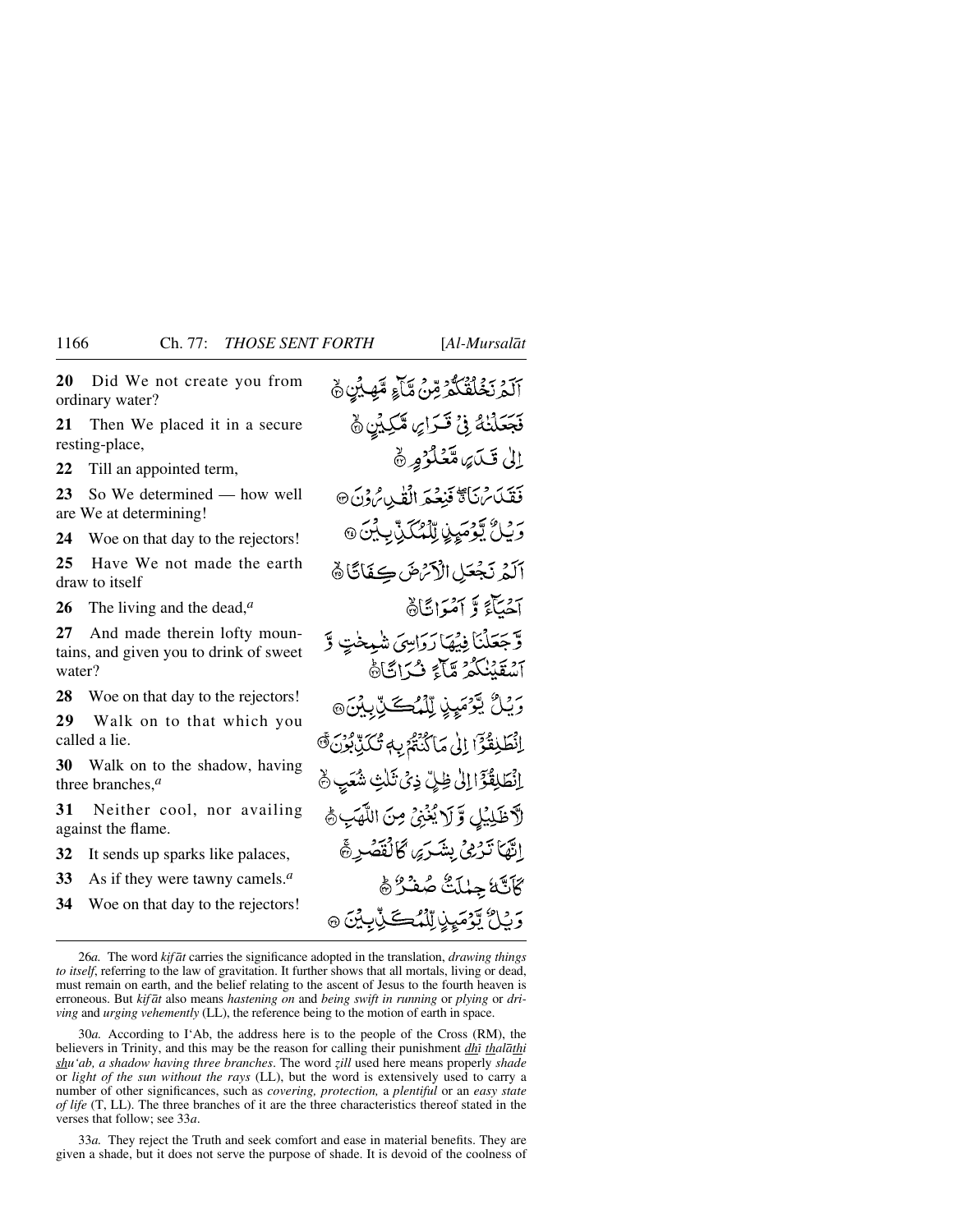**35** This is the day on which they speak not,

**36** Nor are they allowed to offer excuses.

**37** Woe on that day to the rejectors!

**38** This is the day of Decision; We have gathered you and those of yore.*<sup>a</sup>*

**39** So if you have a plan, plan against me (now).*<sup>a</sup>*

**40** Woe on that day to the rejectors!

## SECTION 2: **Consequences of Rejection**

**41** Surely the dutiful are amid shades and fountains,

**42** And fruits such as they desire.

**43** Eat and drink pleasantly for what you did.

**44** Thus do We reward the doers of good.

**45** Woe on that day to the rejectors!

**46** Eat and enjoy yourselves for a little; surely you are guilty.

**47** Woe on that day to the rejectors!

**48** And when it is said to them, Bow down, they bow not down.

38*a.* This gathering together will take place in the Resurrection, but the opponents of Truth, earlier as well as later, are gathered together in punishment in this life, too.

39*a.* The opponents are even so early challenged to execute their plans against the Holy Prophet.

هٰذَا يَذَمُّ لَا يَنْطِقُوْنَ ﴾

وَلاَ يُؤْذَنُ لَهُمْ فَيَعۡتَٰنِمُّونَ @ وَيْلُ يَّوْمَيِنٍ يِّلْمُكَّلِّيْتِيْنَ ۞

هٰ فَا يَؤْثَرُ الْفَصَلِّ جَمَعْنَكُمْ وَالْأَوَّلِيْنَ

فَإِنْ كَانَ نَكُمْ يَمْرُونَ فَكِيكَنَّ وَنِ ۞ وَيْلُ يَّوْمَيِنِ لِّلْمُكَ يِّآبِيْنَ جَ

إِنَّ الْمُتَّقِيِّنَ فِي ظِلْلٍ وَعُيُّرُنِ ﴾ وَفَوَاكِهَ مِتَايَشْنَهُوْنَ ﴾ كْلُوْادْ انْبَيْرْ بُوْا هَنْجْ يْتَّا بِيهَا كُنْتُمْ قَعْبِيلُوْنَ هِ إِنَّا كَذَٰإِلَى نَجْزِى الْمُحْسِنِيِّنَ @ وَيْلُ يَّوْمَيِّذٍ إِلَّهُ كَيْ بِيْنَ٥ كُلُوۡا وَ تَبَدَّعُوۡا قَلِيۡلَآ اِتَّلَيۡهُ مُّعِهُومُونَ ﴾ وَيْلٌ يَّوْمَىِنِ لِّلْمُكَّيْنِ بِيْنَ ۞ وَ إِذَا قِيلَ لَهُمُهُ إِذْ كَعُوْالَا يَدْ كَعَوْنَ ۞

shade — they cannot find solace in it. Nor does it avail them against *flames*, which stand here for the distresses of life. More than this, what they mistook for ease and plenty is itself a source of distress. Sparks arise therefrom, not the tiny sparks of an ordinary fire but sparks big as palaces. In fact, the very palaces which they make for their comfort turn into sparks, which set fire to all around them. Perhaps there is a deeper reference here to the modern implements of destruction on account of their magnitude and extensive destructive effect. These sparks are further compared to *tawny camels*, which is true not only as regards their colour but also because of the succession with which these big sparks follow one another, like camels walking one after another in a line.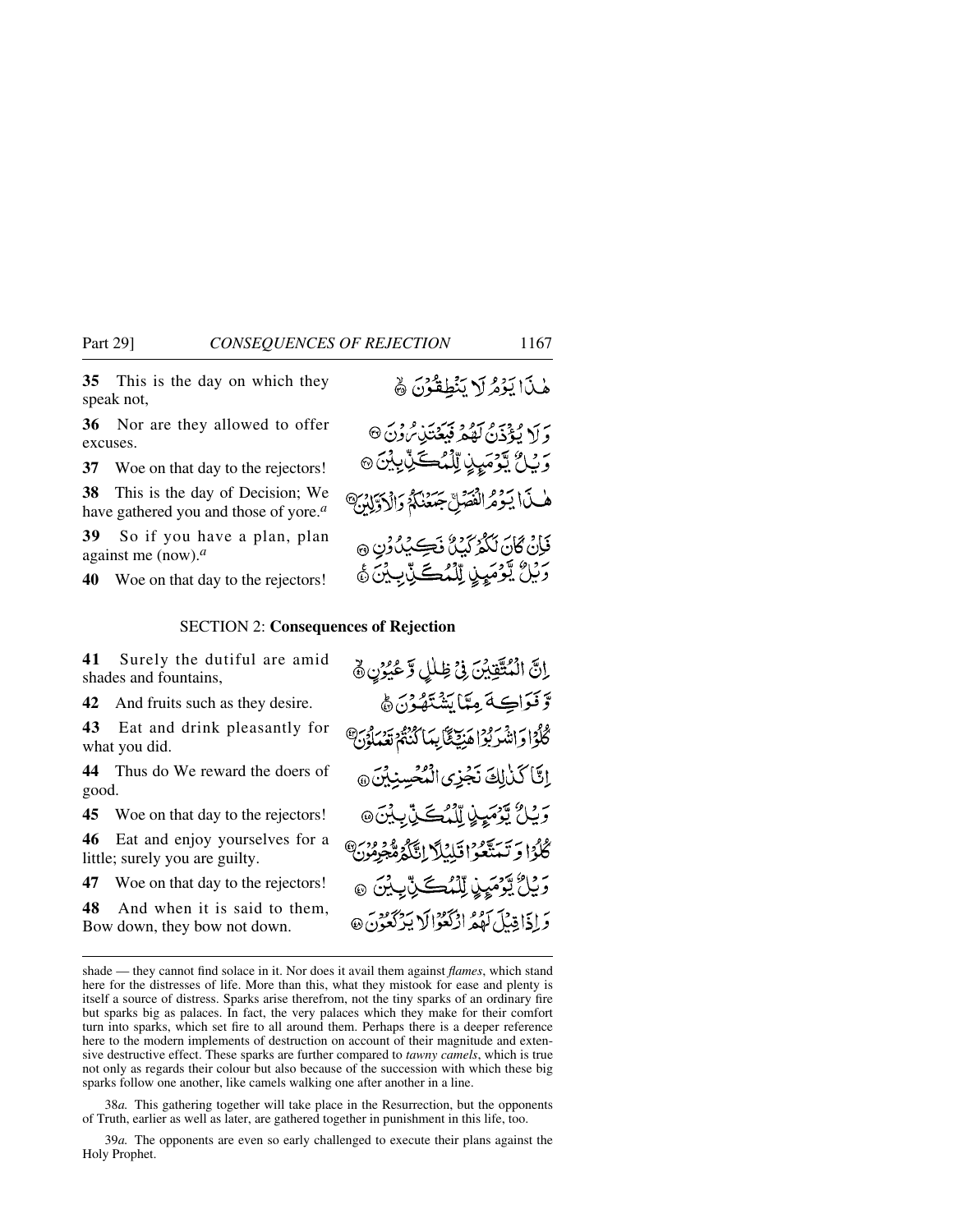**49** Woe on that day to the rejectors! **50** In what narration after it, will they believe?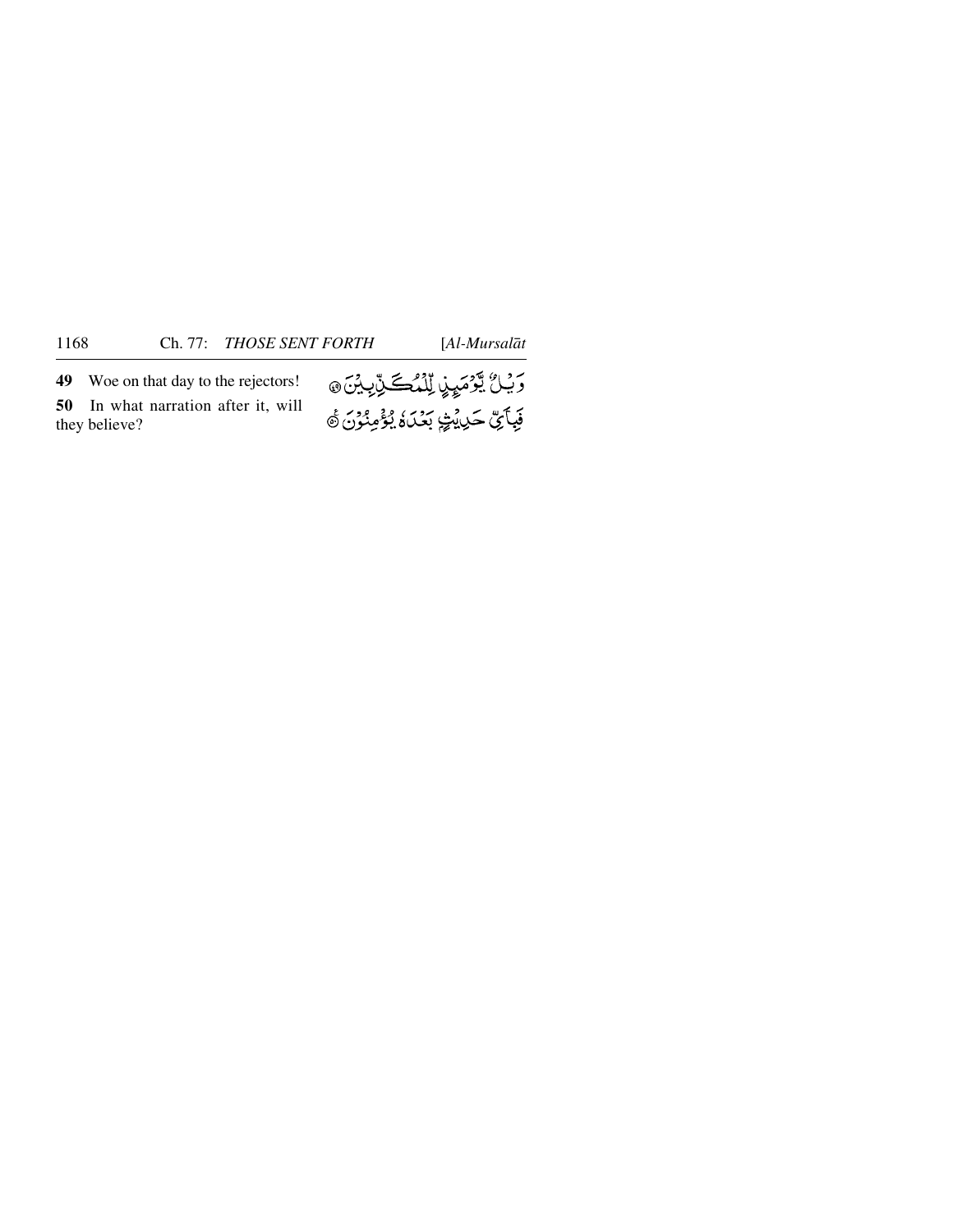

## **Part 30**

## CHAPTER 78

# *Al-Naba':* **The Announcement**

(REVEALED AT MAKKAH: 2 *sections*; 40 *verses*)

This chapter is entitled *al-Naba',* or the Message of Importance, and the important message which it gives to humanity is that God will give life to a dead earth through the Prophet. The day of Decision is again spoken of here to show that Truth will ultimately triumph and opposition to it will meet with its doom. Its revelation belongs to the early Makkan period.

### SECTION 1: **The Day of Decision**

بِسْبِهِ اللَّهِ الدَّحْسَلِينِ الرَّحِسِيْمِينِ In the name of Allåh, the Beneficent, the Merciful. حَمِّلَّا بَنْسَاءَلُوْنَ۞ **1** Of what do they ask one another? عَنِ النَّبَا الْعَظِيْمِ ۞ **2** Of the tremendous announcement*<sup>a</sup>* الَّذِي هُبِهِ فِبِ4 مُخْتَلِفُونَ ﴾ **3** About which they differ. كے باتك سكنك مقدم الق **4** Nay, they will soon know; خ\ٌ سَتَضَلَّمُوْنَ ۞ **5** Nay, again, they will soon know.

<sup>2</sup>*a. Naba'* means *an announcement of great utility* leading to knowledge (R), or *a piece of information, news, tidings* (LL). The original words are *naba' 'azim*, meaning *a tremendous* or *very great announcement*, which also occur in 38:67. Some commentators take it to signify the Holy Qur'ān, others the prophethood of Muhammad and still others the day of Resurrection. In fact, all three are included. The Qur'ån was revealed as the greatest of the Divine messages hitherto given to humanity, because it was a message for the whole of humanity, compared with the smaller messages to this or that nation. It was, moreover, the most complete message. It gave the great news that the whole of humanity, not this or that nation, would receive life through it. They differed about it not only in the sense thay they rejected it, but also because they put in different suggestions, some saying that the Prophet was a madman, others that he was a dreamer, others still that he was a poet or a fabricator, and so on.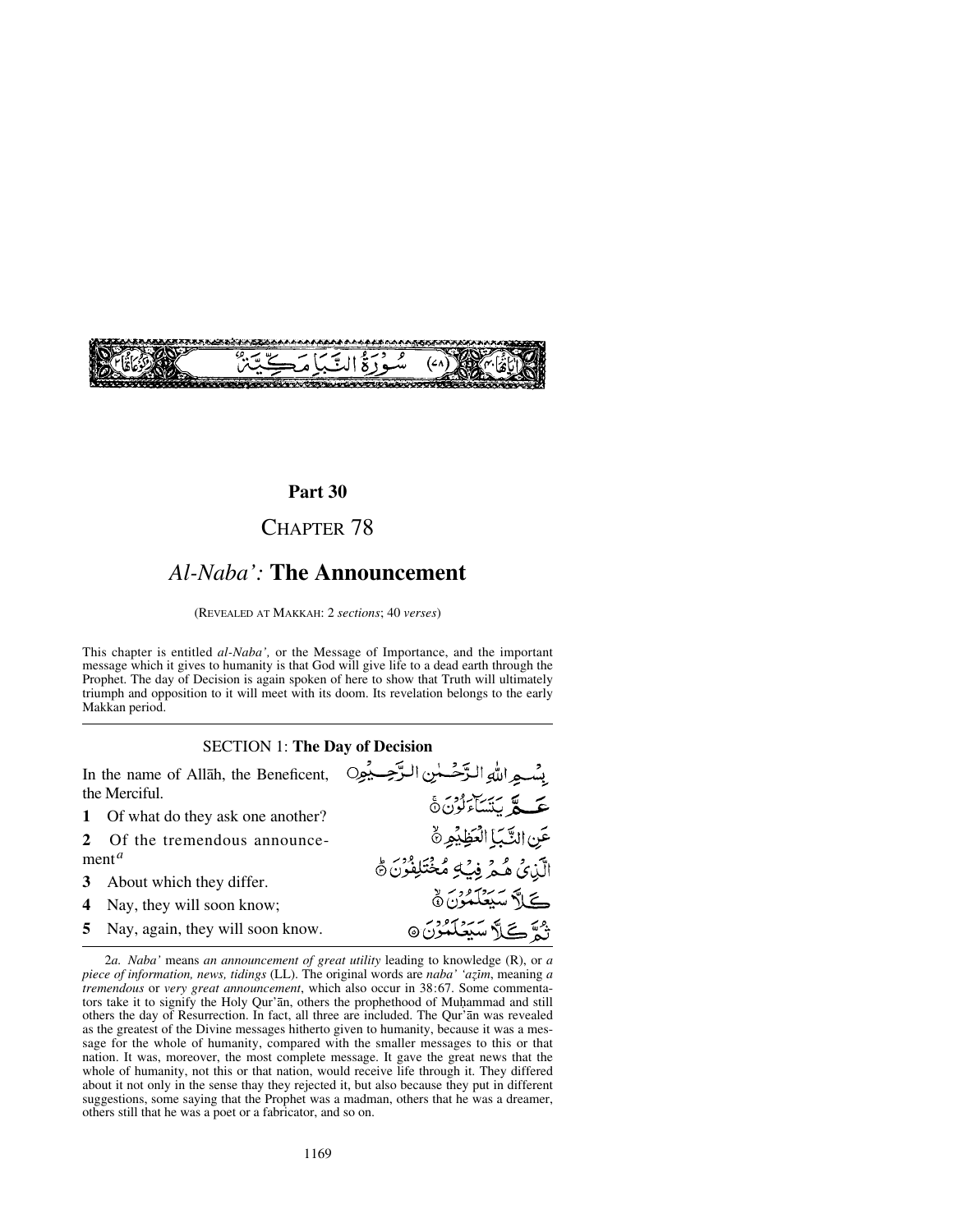**7** And the mountains as pegs?*<sup>a</sup>*

**8** And We have created you in pairs,

**9** And made your sleep for rest,

**10** And made the night a covering,

**11** And made the day for seeking livelihood.

**12** And We have made above you seven strong (bodies),

**13** And made a shining lamp,*<sup>a</sup>*

**14** And We send down from the clouds water pouring forth in abundance,

**15** That We may bring forth thereby grain and herbs,

**16** And luxuriant gardens.

**17** Surely the day of Decision is appointed*<sup>a</sup>* —

**18** The day when the trumpet is blown, so you come forth in hosts,

**19** And the heaven is opened so it becomes as doors,

**20** And the mountains are moved off, so they remain a semblance.*<sup>a</sup>*

آلَمْ نَجْعَيْلِ الْأَنْهُ صَ مِهْدًا أَ وَ الْجِبَالَ آوُتَادَّاهُ

وَّ خَلَقْنَا كُمْ أَيْرَوَاجًا۞ وَّ حَعَلْنَا نَوْمَكُمْ سُبَاتَا۞ وَّ جَعَلْنَا الَّذِلَ لِمَاسَّاهُ وَتَحَدَّنَاالِنَّمَاسَ مَعَاشَاً وَ وسندي فوقنكو سنكأ شداداة

وَّجَعَلْنَا بِسَرَاجًا وَّقَمَاجًاهُّ وَ آذَرْنَيَا مِنَ الْمُعْصِرِتِ مَآءً تَجَاجًا ﴾

لِّنْخُمْ بَرِبِهِ حَبًّا وَّ نَبَاتَاهُ وَّجَنَّتِ ٱلۡفَاتَّاَةَ اِنَّ يَزْمَرَ الْفَصَٰلِ كَانَ مِيْقَاتَا۞ لَّهُ مَهْ يُنْفَخُ فِي الصُّؤُدِ فَيَأْتُوُنَ أَفْوَاجًا۞ وَ فُتَحَتِ السَّيَآءُ ذَكَّ أَنْتُ أَنْوَاتًا أَهْ وَّ سُبِّرَتِ الْجِبَالُ فَكَانَتْ سَرَابًا ﴾

7*a.* The earth is called *mihåd* or *a place made even for walking upon* (R). The words here are similar to what is said in 2:22, where the earth is spoken of as being made a *firåsh*, i.e., *an expanse* or *resting-place*. The mountains are likened to pegs on the surface of the earth.

13*a. The seven strong bodies* of the previous verse are apparently the seven major planets of the solar system, the words *above you* clearly showing that the earth itself belongs to the same class, and the sun, the centre of the solar system, is spoken of in the words *a shining lamp*.

17*a.* That there is a day of Decision in this life, too, which is synonymous with the ultimate triumph of Truth and the doom of opposition to its spread is amply clear from all these early chapters.

20*a.* The description contained in vv. 18 –20 is a prophetical description applying to the final triumph of Truth. People will come forth in hosts, *afwåj-an*, to accept the Truth; see ch. 110 — *when the help of Allåh and victory comes and thou seest people entering the religion of Allåh in hosts, afwåj-an*; the heaven is opened and the dead earth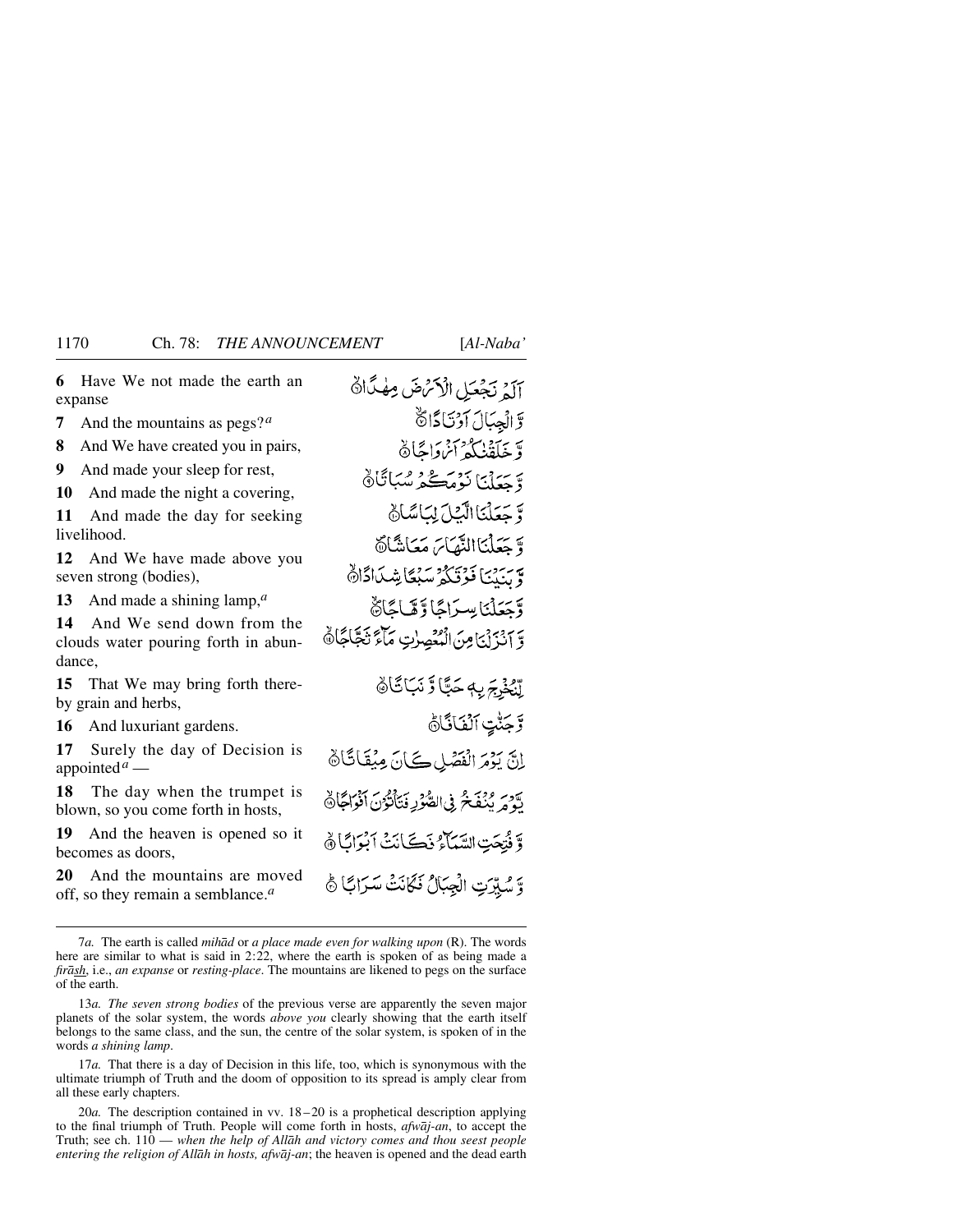| 21     | Surely hell lies in wait,                                                                   | انَّ جَهَنَّعَ كَانَتْ مِرْصَادًا ۞               |
|--------|---------------------------------------------------------------------------------------------|---------------------------------------------------|
| 22     | A resort for the inordinate,                                                                | للطَّاغِينَ مَاٰكَانَ                             |
| 23     | Living therein for long years. <sup><math>a</math></sup>                                    |                                                   |
| 24     | They taste not therein coolness                                                             | لْبِثِيْنَ فِيْهَآ آَحُقَابَا۞                    |
|        | nor drink,                                                                                  | لَا يَذُرُوْنَ فِيْهَا بَرْدًا وَلَاشَرَابًا۞     |
|        | 25 But boiling and intensely cold                                                           |                                                   |
| water, |                                                                                             | الآجَيِيَّةَ الَاخَشَاقَانَ                       |
|        | 26 Requital corresponding. $a$                                                              |                                                   |
|        | 27 Surely they feared not the reck-                                                         | جَزَاءً وِّ فَبَاقًاهُ                            |
| oning, |                                                                                             | إِنَّهُمْ كَانْزَالَا يَدْعُونَ حِسَابًاهُ        |
|        | 28 And rejected Our messages, giv-                                                          |                                                   |
|        | ing the lie (thereto).                                                                      | وَكَذَّبُوْا بِأَيْتِنَا كِنَّابًا ﴾              |
| 29     | And We have recorded every-<br>thing in a book,                                             | وَكَلَّ شَيْءُ آَحْصَيْنَهُ كِتَبْكَأَنَّ         |
|        | <b>30</b> So taste, for We shall add to you<br>naught but chastisement. <sup><i>a</i></sup> | بِ وَقَوْا فَكُنْ تَزِيْنَاكُمْ إِلَّا عَذَانَاهَ |

### SECTION 2: **The Day of Decision**

**31** Surely for those who keep their duty is achievement,*<sup>a</sup>*

**32** Gardens and vineyards,

receives life, v. 19; the mountains — the great opposing forces — melt away, and all that remains of opposition is a mere semblance.

23*a. Ïuqub*, of which *a√qåb* is a plural, denotes *eighty years*, or *seventy years*, or *a year* or *years*, or *a long time* (see LL, which quotes various authorities for each of these meanings). Whatever significance may be adopted, the use of the word leaves no doubt that the punishment of hell is not eternal. The use of a word which signifies a limited period in the case of the punishment of hell, while such words are never used regarding the bliss of heavenly life, is a clear indication that the latter will never come to an end, while the former shall; see 11:107*a*.

26*a.* The punishment of hell is described here as a *requital corresponding to the sin*. It may have been noted that various names are given to hell itself, and various sorts of punishment are spoken of. Thus every sinner has his own hell, corresponding to his sin.

30*a.* As they in their inordinacy added evil to evil, they shall have correspondingly punishment added to punishment. The addition in punishment lasts only until the evil is requited. See also 11:107*a* where it is shown that hell is not eternal.

31*a.* Note that the reward of good is *achievement* — achievement of the object of this life as also of the great goal of the next life. It is this *achievement* which becomes a Garden.

انَّ لِلْمُتَّقِينَ مَفَائِنَا حَدَالِوقَ وَ آَعَنَا بَانَ